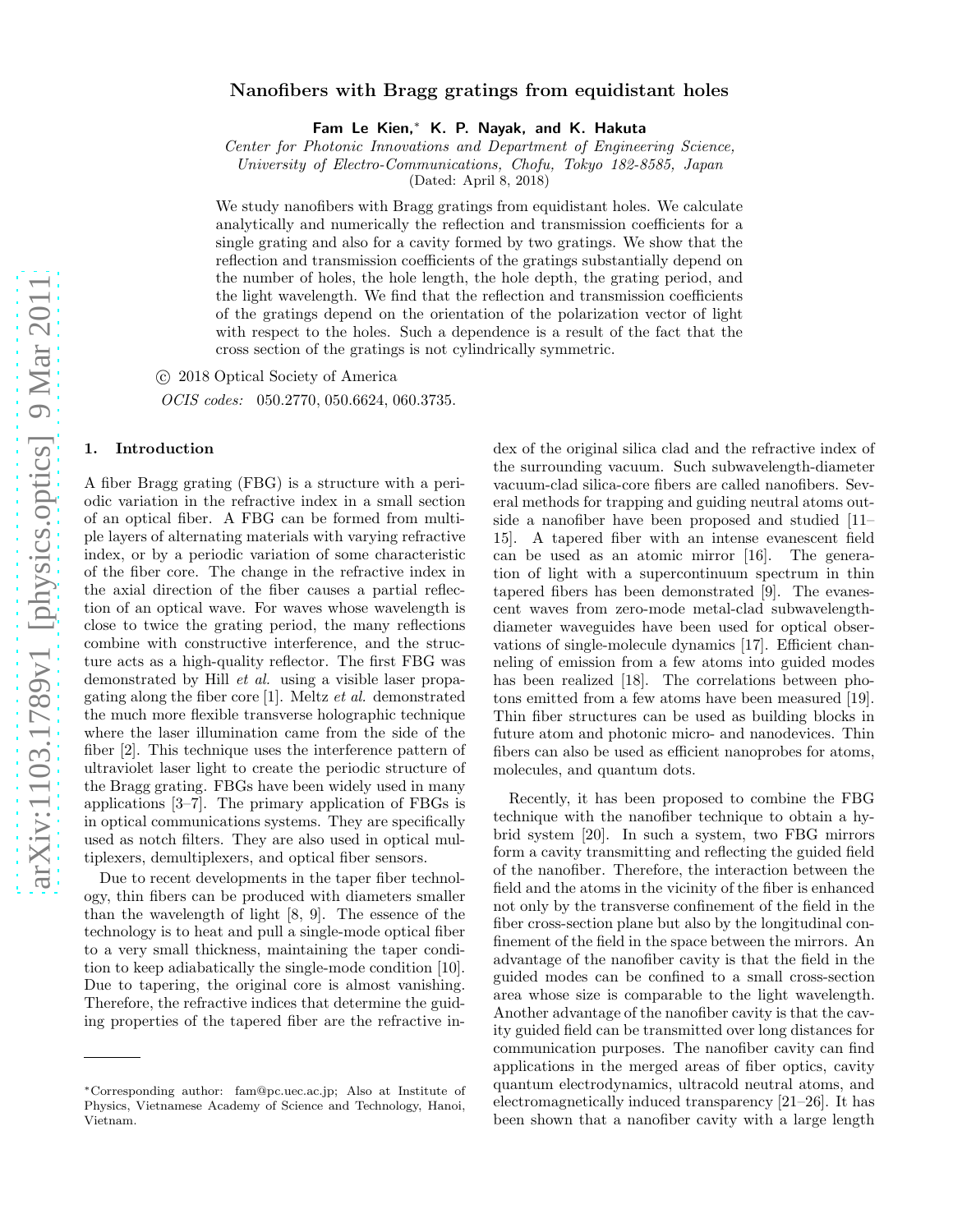(on the order of 10 cm) and a moderate finesse (about 30) can significantly enhance the group delay of a guided probe field [20] and substantially enhance the channeling of emission from an atom into the nanostructure [27]. The effect of an atom on a quantum guided field in a weakly driven FBG cavity has been studied [28].

In order to produce a fiber cavity, one may splice commercial FBGs to a fiber. However, this technique is not suitable for making a nanofiber cavity because it creates substantial losses in the tapering region. Meanwhile, the UV irradiation technique for making FBGs uses the photosensitivity of the  $Ge/CeO_2$ -doped core of optical fibers. However, this technique does not work for nanofibers because the original core is almost vanishing while the original clad acts as the core of the nanofiber. Recently, a new technique for making nanofiber cavities has been demonstrated [29]. This technique uses focused ion beams [30] to drill periodic holes on a nanofiber. The typical finesse of a nanofiber cavity produced by the focused-ionbeam milling technique is  $F \sim 20-120$  and the typical on-resonance transmission is ∼ 30–80%. Such nanofiber cavities can find applications in the merged areas of fiber optics and cavity quantum electrodynamics [20–26].

In this article, we study nanofibers with Bragg gratings from equidistant holes. We calculate analytically and numerically the reflection and transmission coefficients for a single grating and also for a cavity formed by two gratings. We find that the reflection and transmission coefficients of the gratings depend on the orientation of the polarization vector of light with respect to the holes.

The article is organized as follows. In Sec. 2 we describe the model and present the basic equations of the coupled-mode theory for the system. In Sec. 3 we calculate the reflection and transmission coefficients of a single grating. In Sec. 4 we calculate the reflection and transmission coefficients of a cavity formed by two gratings. Our conclusions are given in Sec. 5.

### 2. Model and basic equations

We consider a nanofiber with a grating of equidistant pairs of lateral identical holes (see Fig. 1). The nanofiber has a cylindrical silica core of radius a and of refractive index  $n_1 = 1.45$  and an infinite vacuum clad of refractive index  $n_2 = 1$ . In view of the very low losses of silica in the wavelength range of interest, we neglect material absorption. We use the Cartesian coordinates  $(x, y, z)$ and the cylindrical coordinates  $(r, \varphi, z)$ , with z being the axis of the fiber.

The holes are carved on the opposite lateral sides of the fiber [see Fig.  $1(a)$ ]. They are paired, one left and one right. Such a grating can be produced [29] by the focused ion beam milling method [30]. The cross section of the nanofiber in the absence of holes is a disk [see Fig. 1(b)]. The medium in this area is silica, with the refractive index  $n_1 = 1.45$ . The cross section of a hole has the form of a circular segment [see Fig.  $1(c)$ ]. The width d of the circular segment is the depth of the hole.

Each hole is symmetric about the axis  $x$ . The holes of every pair are symmetric to each other with respect to the axis  $y$ . The symmetry axes  $x$  and  $y$  and are called the principal axes. The length of a hole along the fiber axial direction  $z$  is denoted by  $h$ . The spatial period of the grating of holes is denoted by  $\lambda_G$ . Since the holes are simply vacuum voids, the refractive index of the medium in the holes is  $n_2 = 1$ .



Fig. 1. (a) Nanofiber with a grating of equidistant pairs of lateral identical holes. (b) Cross section of the nanofiber in the transverse plane. (c) Cross section of a pair of holes carved into the fiber on the opposite lateral sides.

To describe the field, we use the basis consisting of the modes of the nanofiber in the absence of the holes. In an unperturbed (ideal) fiber, the electromagnetic field can be decomposed into guided and radiation modes [31]. The guided modes have the evanescent behavior on the outside of the core. They can travel in the waveguide without loss of power, provided that losses in the dielectric material are ignored. Meanwhile, the radiation modes are oscillatory at large distances from the fiber and do not have the evanescent behavior. They cannot be normalized to a finite amount of power.

Regarding the guided modes, we assume that the single-mode condition [31] is satisfied for a finite bandwidth around a central frequency of interest. We label the fundamental guided modes  $HE_{11}$  in this bandwidth by the index  $\mu = (\omega, f, l)$ , where  $\omega$  is the frequency of the mode,  $f = +,-$  denotes the forward or backward propagation direction and  $l = +, -$  stands for the counterclockwise or clockwise rotation of polarization. The propagation constant  $\beta = \beta(\omega)$  for a guided mode is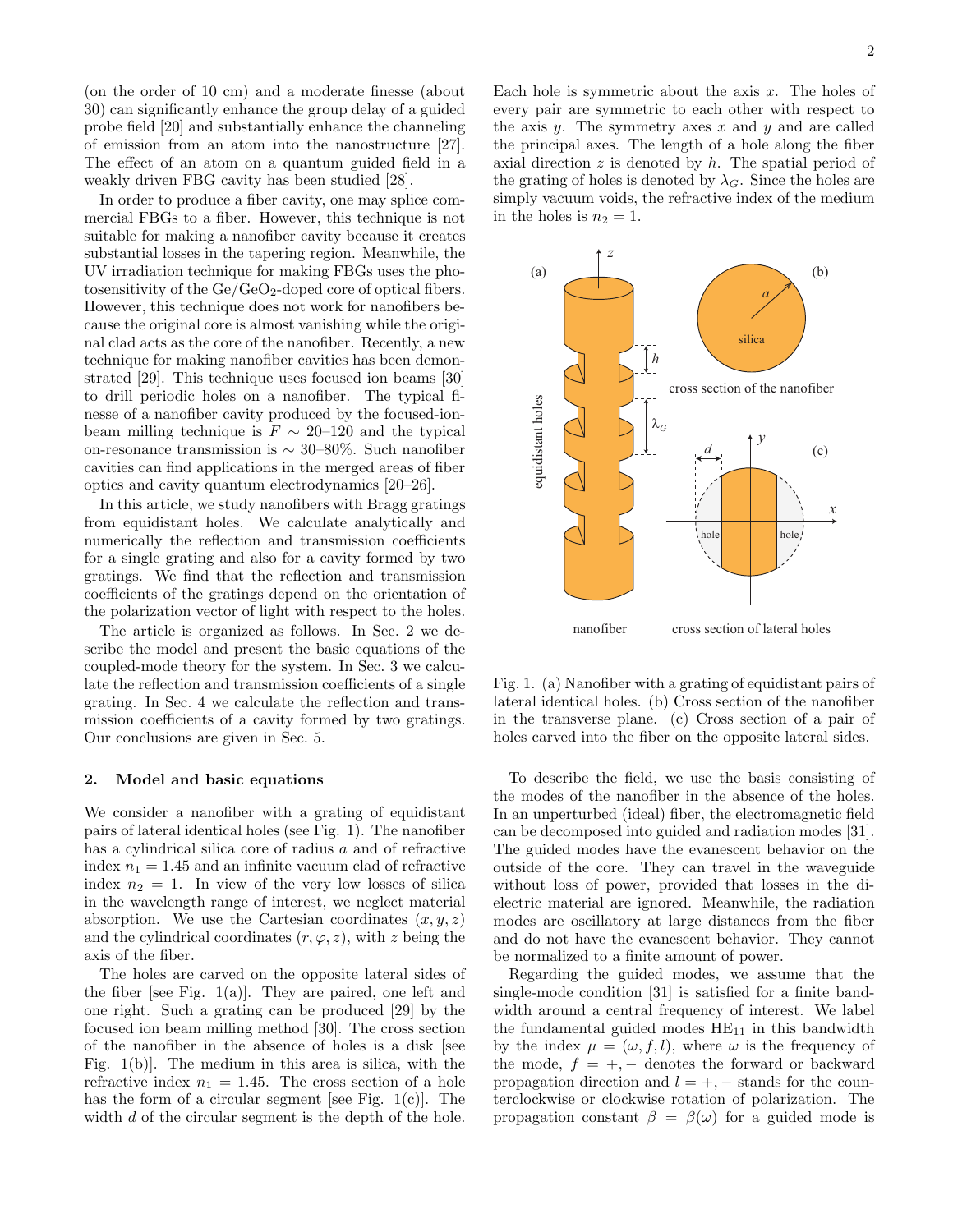determined by the fiber eigenvalue equation [31]. The profile functions  $\mathcal{E}_{\mu} = e^{(\mu)} e^{il\varphi}$  and  $\mathcal{H}_{\mu} = \dot{\mathbf{h}}^{(\mu)} e^{il\varphi}$  of the electric and magnetic components, respectively, of the field in the guided mode  $\mu = (\omega, f, l)$  are given in Appendix A.

Regarding the radiation modes, the longitudinal propagation constant  $\beta$  for a given frequency  $\omega$  can vary continuously, from  $-k$  to k, with  $k = \omega/c$  being the wave number. We label the radiation modes by the index  $\nu = (\omega, \beta, m, l)$ , where  $m = 0, \pm 1, \pm 2, \dots$  is the mode order and  $l = +, -$  is the mode polarization. The profile functions  $\mathcal{E}_{\nu} = e^{(\nu)} e^{im\varphi}$  and  $\mathcal{H}_{\nu} = h^{(\nu)} e^{im\varphi}$  of the electric and magnetic components, respectively, of the field in the radiation mode  $\nu = (\omega, \beta, m, l)$  are given in [27, 31].

We assume that the field has a single frequency  $\omega$ . The orthogonality of the modes of the unperturbed fiber is expressed by the formula

$$
\frac{1}{2} \int \text{Re}[\mathbf{u}_z \cdot (\mathcal{E}_i \times \mathcal{H}_{i'}^*)] d\mathbf{r} = P_i \delta_{ii'}.
$$
 (1)

Here  $\mathbf{u}_z$  is the unit vector for the direction z, and  $\delta_{ii'}$  is the Kronecker delta symbol for discrete indices  $i$  and  $i'$ of guided modes, the Dirac delta function for continuous indices  $i$  and  $i'$  of radiation modes, and zero if one of the indices  $i$  and  $i'$  is discrete and the other one is continuous. We have used the notation  $\int d\mathbf{r} = \int_0^{2\pi} d\varphi \int_0^{\infty} r dr$  for the integral over the fiber transverse plane. The notation  $P_i$ stands for the power of the mode i. For convenience, we normalize the mode functions to the same power  $P$ , that is, we choose  $P_i = P$ .

We now consider the field in the presence of the holes. It is our purpose to expand the field in terms of the modes of the ideal fiber. We separate the field vectors into the transverse and longitudinal parts designated by the subscripts t and z as

$$
\mathbf{E} = \mathbf{E}_t + \mathbf{E}_z, \n\mathbf{H} = \mathbf{H}_t + \mathbf{H}_z.
$$
\n(2)

Due to the completeness of the set of transverse mode functions, we can expand the transverse components  $\mathbf{E}_t$ and  $H_t$  of the electric and magnetic parts of the field in terms of the ideal modes as

$$
\mathbf{E}_{t} = \sum_{\alpha} (a_{\alpha}^{+} + a_{\alpha}^{-}) \mathbf{E}_{\alpha t},
$$

$$
\mathbf{H}_{t} = \sum_{\alpha} (a_{\alpha}^{+} - a_{\alpha}^{-}) \mathbf{H}_{\alpha t}.
$$
(3)

Here  $a^+_{\alpha}$  and  $a^-_{\alpha}$  are the amplitudes of the field in the forward and backward modes, respectively,  $\mathcal{E}_{\alpha}$  and  $\mathcal{H}_{\alpha}$  are the profile functions for the electric and magnetic parts of the forward modes, and  $\alpha = \mu, \nu$  is the common label for the guided and radiation modes. The longitudinal components  $E_z$  and  $H_z$  of the electric and magnetic parts of the field can be written as

$$
\mathbf{E}_{z} = \frac{n_0^2}{n^2} \sum_{\alpha} (a_{\alpha}^+ - a_{\alpha}^-) \mathcal{E}_{\alpha z},
$$

$$
\mathbf{H}_{z} = \sum_{\alpha} (a_{\alpha}^+ + a_{\alpha}^-) \mathcal{H}_{\alpha z},
$$
(4)

where the functions  $n = n(x, y, z) = n(r, \varphi, z)$  and  $n_0 =$  $n_0(x, y) = n_0(r, \varphi)$  are the refractive-index distributions of the perturbed and unperturbed fibers, respectively.

According to the coupled-mode theory [31], the amplitudes  $a_{\alpha}^{+}$  and  $a_{\alpha}^{-}$  are governed by the equations

$$
\frac{da_{\alpha}^{+}}{dz} = i\beta_{\alpha}a_{\alpha}^{+} + i\sum_{\alpha'} (U_{\alpha\alpha'}a_{\alpha'}^{+} + V_{\alpha\alpha'}a_{\alpha'}^{-}),
$$

$$
\frac{da_{\alpha}^{-}}{dz} = -i\beta_{\alpha}a_{\alpha}^{-} - i\sum_{\alpha'} (V_{\alpha\alpha'}a_{\alpha'}^{+} + U_{\alpha\alpha'}a_{\alpha'}^{-}), \quad (5)
$$

where

$$
U_{\alpha\alpha'} = \frac{\omega\epsilon_0}{4P} \int (n^2 - n_0^2) [(\mathcal{E}_{\alpha t} \cdot \mathcal{E}_{\alpha' t}^*)
$$
  
+  $(n_0^2/n^2) (\mathcal{E}_{\alpha z} \cdot \mathcal{E}_{\alpha' z}^*)] d\mathbf{r},$   

$$
V_{\alpha\alpha'} = \frac{\omega\epsilon_0}{4P} \int (n^2 - n_0^2) [(\mathcal{E}_{\alpha t} \cdot \mathcal{E}_{\alpha' t}^*)
$$
  
-  $(n_0^2/n^2) (\mathcal{E}_{\alpha z} \cdot \mathcal{E}_{\alpha' z}^*)] d\mathbf{r}$  (6)

are the mode-coupling coefficients. We note that the coupled-mode equations (5) involve the complete set of guided and radiation modes and are exact.

We now assume that the coupling between the guided modes and the radiation modes is negligible, that is, the grating of the holes along the fiber is lossless. When we omit the radiation modes from Eqs. (5), we obtain the following propagation equations for the coupled guided modes:

$$
\frac{da_l^+}{dz} = i\beta_l a_l^+ + i \sum_{l'} (U_{ll'} a_{l'}^+ + V_{ll'} a_{l'}^-),
$$
  
\n
$$
\frac{da_l^-}{dz} = -i\beta_l a_l^- - i \sum_{l'} (V_{ll'} a_{l'}^+ + U_{ll'} a_{l'}^-).
$$
 (7)

Here l is the guided-mode index and takes the value 1 or −1, corresponding to the left or right circular polarization, respectively. We emphasize that the omission of the radiation modes from the coupled-mode equations is the only approximation used in this paper. This approximation is valid only when the losses are not serious, that is, when the characteristic size of the holes is small as compared to the fiber radius. It is interesting to note that, according to [29], the losses are not too serious (20– 70%) even when the length and depth of the holes are substantial fractions of the fiber radius. For such losses, our analytical and numerical results shown below are not quantitatively valid. However, they can still be used to qualitatively understand the underlying physics and to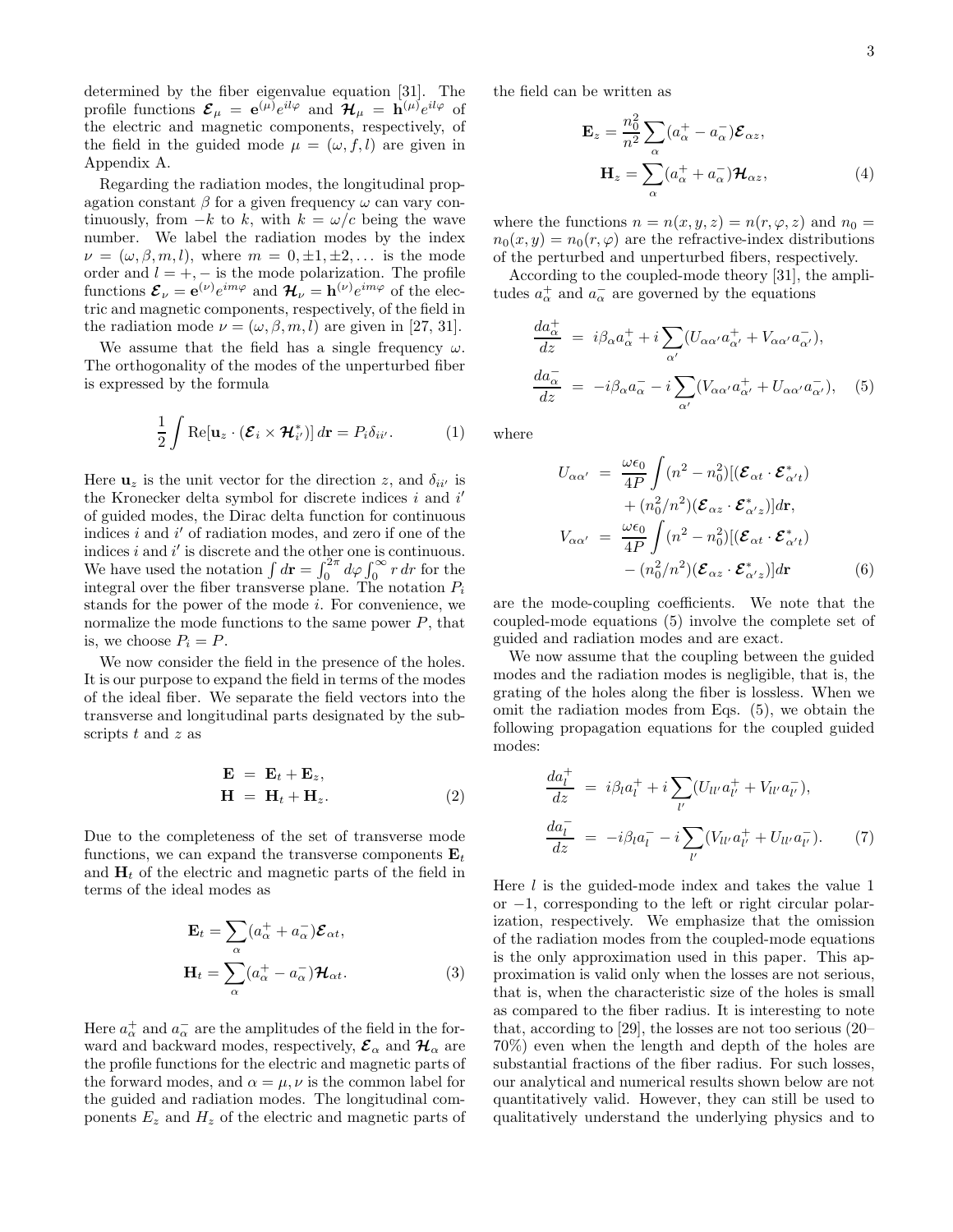explain many features of the nanofiber cavities produced by the focused-ion-beam milling method [29].

Note that  $\beta_1 = \beta_{-1} \equiv \beta$ . Due to the symmetry of the mode functions and the hole shape, we have  $U_{1,1} =$  $U_{-1,-1} \equiv U, V_{1,1} = V_{-1,-1} \equiv V, U_{1,-1} = U_{-1,1} \equiv U_c,$ and  $V_{1,-1} = V_{-1,1} \equiv V_c$ . In addition, we can show that  $U = U^*, V = V^*, U_c = U_c^*, \text{ and } V_c = V_c^*. \text{ Hence, Eqs.}$ (7) become

$$
\frac{da_1^+}{dz} = i(\beta + U)a_1^+ + iVa_1^- + iU_ca_{-1}^+ + iV_ca_{-1}^-,
$$
\n
$$
\frac{da_{-1}^+}{dz} = i(\beta + U)a_{-1}^+ + iVa_{-1}^- + iU_ca_1^+ + iVa_1^-,
$$
\n
$$
\frac{da_1^-}{dz} = -i(\beta + U)a_1^- - iVa_1^+ - iU_ca_{-1}^- - iVa_{-1}^+,
$$
\n
$$
\frac{da_{-1}^-}{dz} = -i(\beta + U)a_{-1}^- - iVa_{-1}^+ - iU_ca_1^- - iVa_1^+.(8)
$$

We note that the coefficients  $U_c$  and  $V_c$  characterize the coupling between the two different circular polarizations  $l = \pm 1$ . Such cross coupling arises because the cylindrical symmetry of the fiber is broken by the presence of the holes on the lateral sides.

We introduce the notations  $a_x = (a_1 + a_{-1})/\sqrt{2}$  and  $a_y = (a_1 - a_{-1})/i\sqrt{2}$ , which stand for the amplitudes of the fields that are linearly polarized along the  $x$  and  $y$ directions. Then, Eqs. (8) split into two different sets of coupled equations, namely

$$
\begin{aligned}\n\frac{da_x^+}{dz} &= i(\beta + U_x)a_x^+ + iV_x a_x^-, \\
\frac{da_x^-}{dz} &= -i(\beta + U_x)a_x^- - iV_x a_x^+, \n\end{aligned} \n\tag{9}
$$

and

$$
\frac{da_y^+}{dz} = i(\beta + U_y)a_y^+ + iV_ya_y^-,
$$
  
\n
$$
\frac{da_y^-}{dz} = -i(\beta + U_y)a_y^- - iV_ya_y^+.
$$
\n(10)

Here we have introduced the notations

$$
U_x = U + U_c,
$$
  
\n
$$
V_x = V + V_c,
$$
  
\n
$$
U_y = U - U_c,
$$
  
\n
$$
V_y = V - V_c.
$$
\n(11)

Equations (9) and (10) show that the x and y polarizations are not coupled to each other. Consequently, the  $x$  and  $y$  polarizations can be considered as the principal polarizations of the field in the nanofiber in the presence of the holes. Equations (11) show that the principal polarizations  $x$  and  $y$  have different coupling coefficients.

## 3. Single gratings

In this section, we calculate the reflection and transmission coefficients of a single grating. We start our calculations by considering a single step of a grating, that is, a single pair of holes. We assume that the two holes stretch from the point  $z = 0$  to the point  $z = h$  along the fiber axis. In the interval  $(0, h)$ , the coupling coefficients  $U_{\sigma}$ and  $V_{\sigma}$ , where  $\sigma = x, y$ , are constant. For the boundary condition  $a_{\sigma}^{-}(h) = 0$ , the solutions to Eqs. (9) and (10) are found to be

$$
a_{\sigma}^{+}(z) = A_{\sigma} \{ K_{\sigma} \cos[K_{\sigma}(z - h)] + i(\beta + U_{\sigma}) \sin[K_{\sigma}(z - h)] \},
$$
  

$$
a_{\sigma}^{-}(z) = -iA_{\sigma} V_{\sigma} \sin[K_{\sigma}(z - h)], \qquad (12)
$$

where

$$
K_{\sigma} = \sqrt{(\beta + U_{\sigma})^2 - V_{\sigma}^2}.
$$
 (13)

The coefficient  $A_{\sigma}$  is determined by the input field amplitude  $a_{\sigma}^{+}(0)$ .

From Eqs. (12) and (13), the reflection coefficient  $R_{\sigma} = a_{\sigma}(0)/a_{\sigma}^{+}(0)$  and the transmission coefficient  $T_{\sigma} =$  $a_{\sigma}^{+}(h)/a_{\sigma}^{+}(0)$  of the single pair of holes for the field with the principal polarization  $\sigma = x, y$  are found to be

$$
R_{\sigma} = \frac{iV_{\sigma}\sin(K_{\sigma}h)}{K_{\sigma}\cos(K_{\sigma}h) - i(\beta + U_{\sigma})\sin(K_{\sigma}h)},
$$
  
\n
$$
T_{\sigma} = \frac{K_{\sigma}}{K_{\sigma}\cos(K_{\sigma}h) - i(\beta + U_{\sigma})\sin(K_{\sigma}h)}.
$$
 (14)

It is clear that the reflection and transmission coefficients of the pair of holes depend on the orientation of the polarization vector of the field. The reason is that, when the total cross section of the pair of holes is not cylindrically symmetric, the cross-coupling coefficients  $U_c$  and  $V_c$  become nonzero. Therefore, we have  $U_x \neq U_y$  and  $V_x \neq V_y$ [see Eqs. (11)], and hence  $K_x \neq K_y$  [see Eq. (13)]. This leads to  $R_x \neq R_y$  and  $T_x \neq T_y$  [see Eqs. (14)].

We now consider a grating of  $N$  equidistant identical pairs of holes stretching from the position  $z = 0$  to the position  $z = L_G = Nh + (N-1)s$ . Here  $s = \lambda_G - h$  is the length of the region that separates two adjacent pairs of holes. We consider a principal polarization  $\sigma = x, y$ . The solution of Eqs. (9) or (10) for the first step of the grating (the first pair of holes) can be written as

$$
\begin{pmatrix} a_{\sigma}^{+}(h) \\ a_{\sigma}^{-}(h) \end{pmatrix} = \mathbf{M} \begin{pmatrix} a_{\sigma}^{+}(0) \\ a_{\sigma}^{-}(0) \end{pmatrix}, \qquad (15)
$$

where

$$
\mathbf{M} = \left(\begin{array}{cc} M_{11} & M_{12} \\ M_{21} & M_{22} \end{array}\right) \tag{16}
$$

is the transfer matrix for a single step, with the matrix elements

$$
M_{11} = \cos(K_{\sigma}h) + i\frac{\beta + U_{\sigma}}{K_{\sigma}}\sin(K_{\sigma}h),
$$
  
\n
$$
M_{22} = \cos(K_{\sigma}h) - i\frac{\beta + U_{\sigma}}{K_{\sigma}}\sin(K_{\sigma}h),
$$
  
\n
$$
M_{12} = i\frac{V_{\sigma}}{K_{\sigma}}\sin(K_{\sigma}h),
$$
  
\n
$$
M_{21} = -i\frac{V_{\sigma}}{K_{\sigma}}\sin(K_{\sigma}h).
$$
\n(17)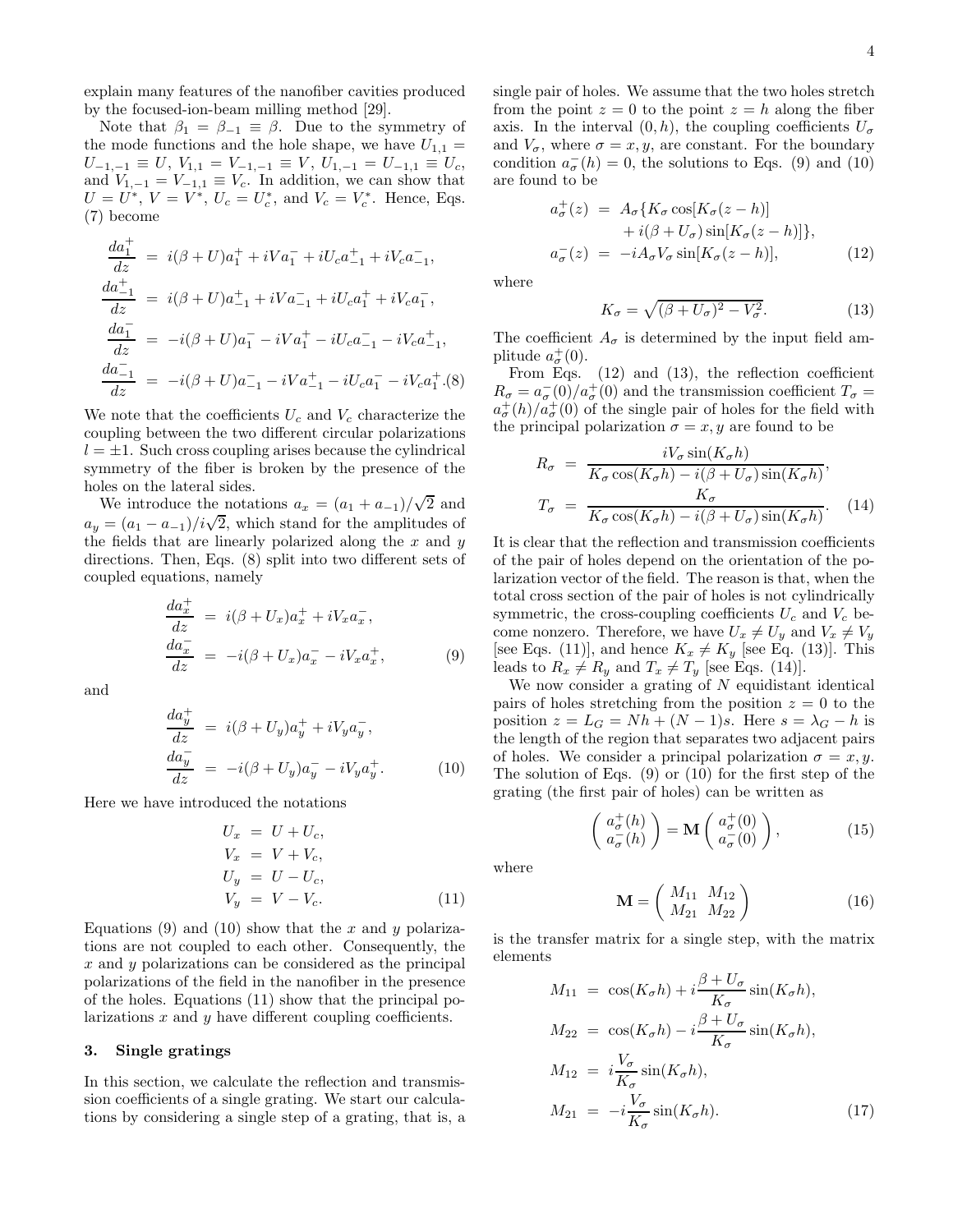Note that  $M_{12} = -M_{21}$  and  $M_{11}M_{22} - M_{12}M_{21} = 1$ .

In the region from  $z = h$  to  $z = h + s = \lambda_G$ , which separates the first and second steps, the fiber is unperturbed and, hence, the field propagates as an ideal guided-mode field with the propagation constant  $\beta$ . Therefore, we have

$$
\begin{pmatrix} a_{\sigma}^{+}(h+s) \\ a_{\sigma}^{-}(h+s) \end{pmatrix} = \mathbf{F} \begin{pmatrix} a_{\sigma}^{+}(h) \\ a_{\sigma}^{-}(h) \end{pmatrix}, \quad (18)
$$

where

$$
\mathbf{F} = \begin{pmatrix} e^{i\beta s} & 0\\ 0 & e^{-i\beta s} \end{pmatrix}
$$
 (19)

is the propagator for the ideal guided modes of the fiber.

When we apply the above procedures to the  $N$  steps of the grating and combine the results, we find the inputoutput relation

$$
\begin{pmatrix} a_{\sigma}^{+}(L) \\ a_{\sigma}^{-}(L) \end{pmatrix} = \mathbf{W}^{(N)} \begin{pmatrix} a_{\sigma}^{+}(0) \\ a_{\sigma}^{-}(0) \end{pmatrix}, \tag{20}
$$

where

$$
\mathbf{W}^{(N)} = \mathbf{M}(\mathbf{FM})^{N-1} \tag{21}
$$

is the total transfer matrix for the grating. We note that det  $\mathbf{W}^{(N)} = W_{11}^{(N)} W_{22}^{(N)} - W_{12}^{(N)} W_{21}^{(N)} = 1$  and  $W_{12}^{(N)} = -W_{21}^{(N)}$ . In addition, we have  $\mathbf{W}^{(N=1)} = \mathbf{M}$ . The explicit expressions for the elements of the total transfer matrix  $\mathbf{W}^{(N)}$  are found to be

$$
W_{11}^{(N)} = M_{11} \frac{\sinh(N\theta_{\sigma})}{\sinh \theta_{\sigma}} - e^{-i\beta s} \frac{\sinh[(N-1)\theta_{\sigma}]}{\sinh \theta_{\sigma}},
$$
  
\n
$$
W_{22}^{(N)} = M_{22} \frac{\sinh(N\theta_{\sigma})}{\sinh \theta_{\sigma}} - e^{i\beta s} \frac{\sinh[(N-1)\theta_{\sigma}]}{\sinh \theta_{\sigma}},
$$
  
\n
$$
W_{12}^{(N)} = M_{12} \frac{\sinh(N\theta_{\sigma})}{\sinh \theta_{\sigma}},
$$
  
\n
$$
W_{21}^{(N)} = M_{21} \frac{\sinh(N\theta_{\sigma})}{\sinh \theta_{\sigma}},
$$
  
\n(22)

where

$$
\theta_{\sigma} = \ln(D_{\sigma} + \sqrt{D_{\sigma}^2 - 1}),\tag{23}
$$

with  $D_{\sigma} = \frac{1}{2} (M_{11} e^{i\beta s} + M_{22} e^{-i\beta s})$ , that is,

$$
D_{\sigma} = \cos(K_{\sigma}h)\cos(\beta s) - \frac{\beta + U_{\sigma}}{K_{\sigma}}\sin(K_{\sigma}h)\sin(\beta s). \tag{24}
$$

Note that  $\theta_{\sigma}$  is, in general, a complex number.

The reflection and transmission coefficients of the grating are given by  $R_G^{(N)} = W_{12}^{(N)}/W_{22}^{(N)} = -W_{21}^{(N)}/W_{22}^{(N)}$ and  $T_{\sigma}^{(N)} = 1/W_{22}^{(N)}$ , respectively. The explicit expressions for these coefficients are found to be

$$
R_{\sigma}^{(N)} = \frac{R_{\sigma} \sinh(N\theta_{\sigma})}{\sinh(N\theta_{\sigma}) - T_{\sigma}e^{i\beta s} \sinh[(N-1)\theta_{\sigma}]},
$$
  

$$
T_{\sigma}^{(N)} = \frac{T_{\sigma} \sinh \theta_{\sigma}}{\sinh(N\theta_{\sigma}) - T_{\sigma}e^{i\beta s} \sinh[(N-1)\theta_{\sigma}]}.
$$
 (25)

Here  $R_{\sigma} = R_{\sigma}^{(N=1)} = M_{12}/M_{22} = -M_{21}/M_{22}$  and  $T_{\sigma} = T_{\sigma}^{(N=1)} = 1/M_{22}$  are the reflection and transmission coefficients for a single step and are given by Eqs. (14). Equations (25) show that, like the coefficients  $R_{\sigma}$ and  $T_{\sigma}$ , the coefficients  $R_{\sigma}^{(N)}$  and  $T_{\sigma}^{(N)}$  depend on the principal polarization  $\sigma = x, y$  of the field. In addition, since  $\theta_{\sigma}$  is, in general, a complex number,  $R_{\sigma}^{(N)}$  and  $T_{\sigma}^{(N)}$ may oscillate when a parameter, such as the number of holes N, the grating period  $\lambda_G$ , the hole depth d, the hole length h, and the wavelength of light  $\lambda$ , varies.

We note that, when we use Eq.  $(21)$ , we can derive the recurrence formulae

$$
R_{\sigma}^{(N+1)} = R_{\sigma}^{(N)} + \frac{T_{\sigma}^{(N)2} R_{\sigma} e^{2i\beta s}}{1 - R_{\sigma}^{(N)} R_{\sigma} e^{2i\beta s}},
$$
  

$$
T_{\sigma}^{(N+1)} = \frac{T_{\sigma}^{(N)} T_{\sigma} e^{i\beta s}}{1 - R_{\sigma}^{(N)} R_{\sigma} e^{2i\beta s}}.
$$
 (26)

We can also obtain these formulae in the framework of ray optics. The explicit expressions (25) for  $R_{\sigma}^{(N)}$  and  $T_{\sigma}^{(N)}$ are in agreement with the recurrence formulae (26).

We calculate the reflection and transmission coefficients  $R_{\sigma}^{(N)}$  and  $T_{\sigma}^{(N)}$  from expressions (25). We plot in Figs. 2–6 the reflectivity  $|R_{\sigma}^{(N)}|^{2}$  as a function of the number of steps N, the grating period  $\lambda_G$ , the hole depth d, the hole length h, and the wavelength of light  $\lambda$ . Comparison between the solid curves (for the  $x$  polarization) and the dashed curves (for the y polarization) shows that the different principal  $x$  and  $y$  polarizations of light lead to different reflectivities of the grating.



Fig. 2. Reflectivity  $|R_{\sigma}^{(N)}|^{2}$  as a function of the number of steps N. The solid and dashed curves are for the principal x and y polarizations, respectively. The wavelength of light is  $\lambda = 852$  nm. The grating period is  $\lambda_G = 363$ nm (a),  $364.5 \text{ nm}$  (b), and  $366 \text{ nm}$  (c). The fiber radius is  $a = 290$  nm. The hole length and hole depth are  $h = 150$ nm and  $d = 100$  nm, respectively.

We observe from Fig. 2 that the dependence of  $|R_{\sigma}^{(N)}|^{2}$ on N can be either monotonic or oscillatory depending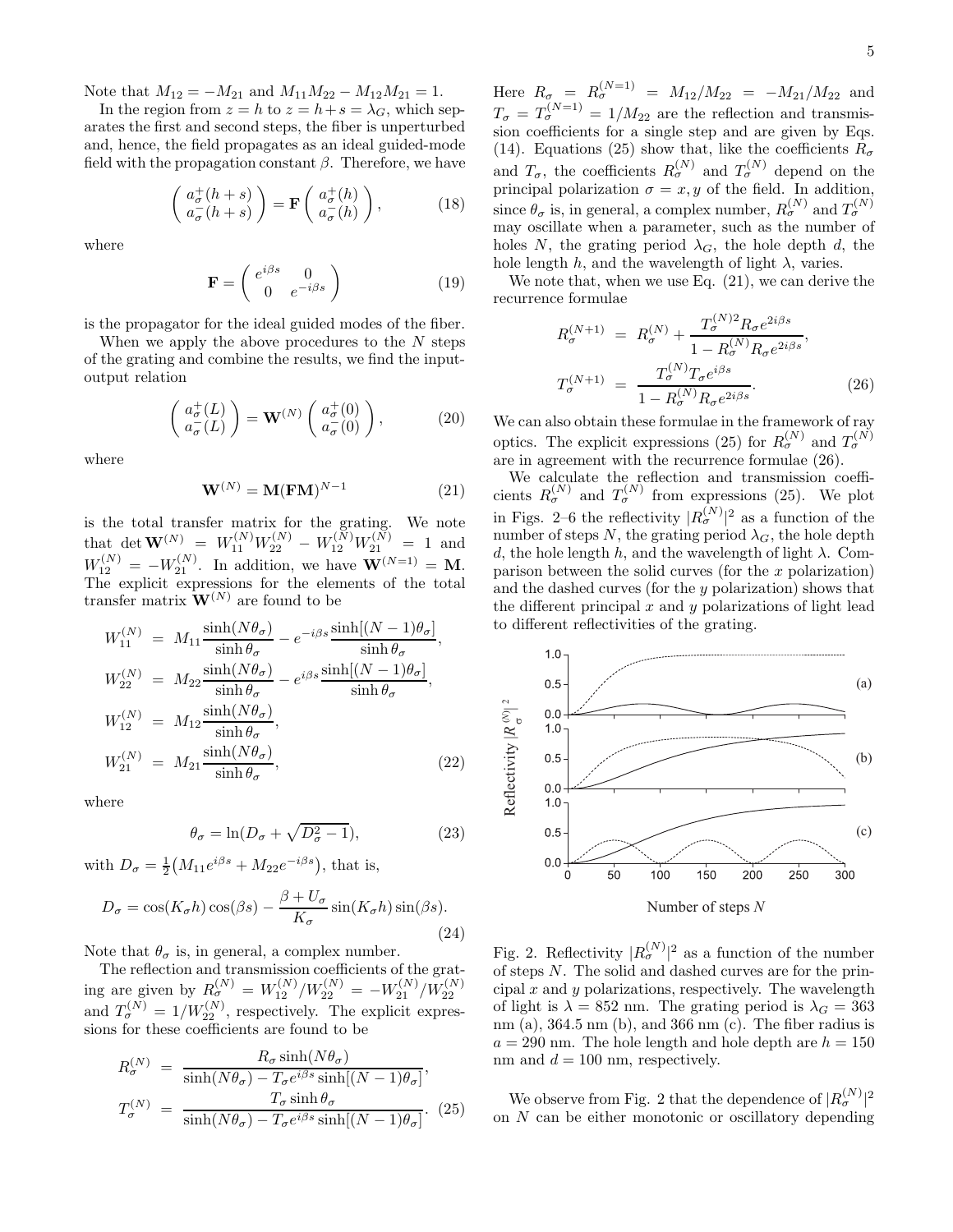on the parameters of the fiber, the grating, and the light field. The reason for the oscillatory behavior is that the parameter  $\theta_{\sigma}$  is, in general, a complex number, and therefore the hyperbolic functions  $sinh(N\theta_{\sigma})$  and  $cosh(N\theta_{\sigma})$ in expressions (25) may become oscillatory functions. In the case of Fig. 2(a),  $|R_y^{(N)}|^2$  (dashed line) dominates  $|R_x^{(N)}|^2$  (solid line). In the case of Fig. 2(c),  $|R_x^{(N)}|^2$ (solid line) dominates  $|R_y^{(N)}|^2$  (dashed line) when N is large enough. In the case of Fig. 2(b), both  $|R_x^{(N)}|^2$  (solid line) and  $|R_y^{(N)}|^2$  (dashed line) achieve similar significant values when N is around 200.



Fig. 3. Reflectivity  $|R_{\sigma}^{(N)}|^{2}$  as a function of the grating period  $\lambda_G$ . The solid and dashed curves are for the principal  $x$  and  $y$  polarizations, respectively. The number of steps is  $N = 60$  (a), 120 (b), and 240 (c). Other parameters are as in Fig. 2.



Fig. 4. Reflectivity  $|R_{\sigma}^{(N)}|^{2}$  as a function of the hole depth d. The solid and dashed curves are for the principal  $x$ and y polarizations, respectively. The number of steps is  $N = 60$  (a), 120 (b), and 240 (c). The grating period is  $\lambda_G = 364.5$  nm. Other parameters are as in Fig. 2.



Fig. 5. Reflectivity  $|R_{\sigma}^{(N)}|^{2}$  as a function of the hole length h. The solid and dashed curves are for the principal  $x$  and  $y$  polarizations, respectively. The number of steps is  $N = 60$  (a), 120 (b), and 240 (c). The grating period is  $\lambda_G = 364.5$  nm. Other parameters are as in Fig. 2.



Fig. 6. Reflectivity  $|R_{\sigma}^{(N)}|^{2}$  as a function of the wavelength of light  $\lambda$ . The solid and dashed curves are for the principal  $x$  and  $y$  polarizations, respectively. The number of steps is  $N = 60$  (a), 120 (b), and 240 (c). The grating period is  $\lambda_G = 364.5$  nm. Other parameters are as in Fig. 2.

Figures 3–6 show that the reflectivity  $|R_{\sigma}^{(N)}|^{2}$  of the grating oscillates with increasing  $\lambda_G$ , d, h, or  $\lambda$ . We observe that  $|R_{\sigma}^{(N)}|^{2}$  can achieve significant values when the parameters  $\lambda_G$ , d, h, or  $\lambda$  are appropriate. Figures 3– 6 show that the region where  $|R_x^{(N)}|^2$  achieves significant values is different from the region where  $|R_y^{(N)}|^2$  does so. The magnitude and width of the maximum of  $|R_y^{(N)}|$ <sup>2</sup> are, in general, larger than those of the maximum of  $|R_x^{(N)}|^2$ . Figures 3(c), 4(c), 5(c), and 6(c) show that, for  $N = 240$ , both  $|R_x^{(N)}|^2$  and  $|R_y^{(N)}|^2$  can achieve similar significant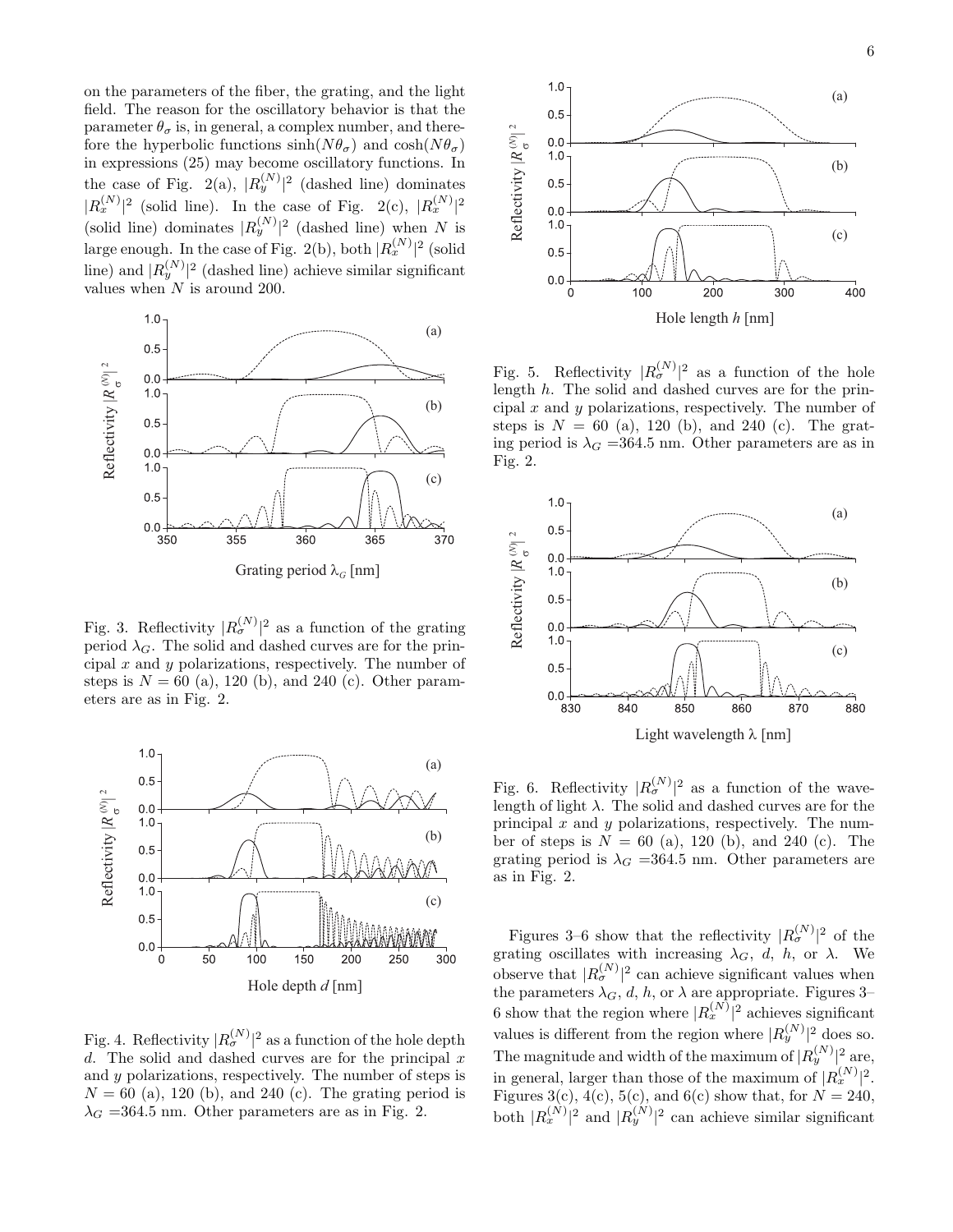values when  $\lambda_G = 364.5$  nm,  $d = 100$  nm,  $h = 150$  nm, and  $\lambda = 852$  nm.

We recognize that the length  $h$  and the depth  $d$  of the holes used in the above numerical results are substantial fractions of the fiber radius. For such a grating, the losses to radiation modes are not small. Therefore, our analytical and numerical results are not quantitatively valid. However, they can still be used to qualitatively understand the underlying physics and to explain many features of the nanofiber cavities produced by the focused-ion-beam milling method [29].

#### 4. Nanofiber cavity

We consider a cavity formed by a nanofiber with two Bragg gratings (see Fig. 7). We label the gratings by the index *i*, where  $i = 1, 2$ . Each of the gratings can be either a single grating or a set of multiple gratings. In the case of a multiple grating, the reflection coefficients for the left and right sides of the grating may differ from each other. Therefore, to be general, we denote the reflection coefficient for a light field with a principal polarization  $\sigma = x, y$ , incident onto the left or right side of grating  $j = 1, 2$  by the notation  $R_{\sigma j}$  or  $R'_{\sigma j}$ , respectively. The transmission coefficient for grating j is  $T_{\sigma i}$  and does not depend on the incidence side of the grating. The distance between the two gratings of the cavity is denoted by L. When we use ray optics and combine multiply reflected beams, we can easily calculate the reflection and transmission coefficients of the set of the two gratings, that is, for the whole nanofiber cavity.



Fig. 7. Cavity formed by a nanofiber with two Bragg gratings.

The reflection coefficients  $R_{\sigma}$  and  $R'_{\sigma}$  for the left and right sides, respectively, of the set of the two gratings are found to be

$$
R_{\sigma} = R_{\sigma 1} + \frac{T_{\sigma 1}^2 R_{\sigma 2} e^{2i\beta L}}{1 - R_{\sigma 1}' R_{\sigma 2} e^{2i\beta L}},
$$
  
\n
$$
R_{\sigma}' = R_{\sigma 2}' + \frac{T_{\sigma 2}^2 R_{\sigma 1}' e^{2i\beta L}}{1 - R_{\sigma 1}' R_{\sigma 2} e^{2i\beta L}}.
$$
\n(27)

Meanwhile, the transmission coefficient  $T_{\sigma}$  for the set of the two gratings is found to be

$$
T_{\sigma} = \frac{T_{\sigma 1} T_{\sigma 2} e^{i\beta L}}{1 - R_{\sigma 1}' R_{\sigma 2} e^{2i\beta L}}.
$$
\n(28)

Hence, the transmission of the cavity formed by the two gratings is

$$
|T_{\sigma}|^2 = \frac{|T_{\sigma1}|^2 |T_{\sigma2}|^2}{(1 - |R_{\sigma1}||R_{\sigma2}|)^2 + 4|R_{\sigma1}||R_{\sigma2}|\sin^2\Theta_{\sigma}},\quad(29)
$$

where  $\Theta_{\sigma} = (\phi'_{\sigma 1} + \phi_{\sigma 2})/2 + \beta L$ , with  $\phi'_{\sigma 1}$  and  $\phi_{\sigma 2}$  being the phases of the complex reflection coefficients  $R'_{\sigma_1}$  and  $R_{\sigma 2}$ , respectively.

We consider the case where the separation between the two gratings of the cavity is much larger than the light wavelength, that is,  $L \gg \lambda$ . We assume that the frequency  $\omega$  of the light field is in a small interval around a central frequency  $\omega_0$ . In this case, we can use the expansion  $\beta(\omega) = \beta_0 + \delta/v_q$ , where  $\beta_0 = \beta(\omega_0)$  is the central value of the fiber propagation constant,  $\delta = \omega - \omega_0$  is the detuning of the field, and  $v_g = (d\beta/d\omega)^{-1}|_{\omega=\omega_0}$  is the group velocity of the guided light field. Then, we have

$$
\Theta_{\sigma} = (\phi_{\sigma 1}^{\prime} + \phi_{\sigma 2})/2 + \beta_0 L + L\delta/v_g. \tag{30}
$$

When the separation  $L$  between the two gratings is sufficiently large as compared to their thicknesses, the moduli and phases of the complex reflection and transmission coefficients of the gratings vary very little with the frequency in the range of a few times of  $\pi v_q/L$ around  $\omega_0$ . Then, we find from Eqs. (29) and (30) that the separation between the resonances is  $\Delta \omega_{\text{res}} =$  $\pi v_g/L$  and the width of the resonances is  $\delta \omega_{\rm res}$  =  $(1-|R_{\sigma1}||R_{\sigma2}|)v_g/(\sqrt{|R_{\sigma1}||R_{\sigma2}|}L)$ . Hence, the finesse of the cavity is estimated to be  $F_{\sigma} \equiv \Delta \omega_{\text{res}} / \delta \omega_{\text{res}} =$  $\pi \sqrt{|R_{\sigma1}||R_{\sigma2}|}/(1-|R_{\sigma1}||R_{\sigma2}|)$ . It is clear that the cavity transmission  $|T_{\sigma}|^2$  and the cavity finesse  $F_{\sigma}$  depend on the principal polarization  $\sigma = x, y$  of the field.



Fig. 8. Cavity transmission  $|T_{\sigma}|^2$  as a function of the detuning  $\delta$ . The solid and dashed curves are for the principal  $x$  and  $y$  polarizations, respectively. The cavity length is  $L = 7.6$  mm. The two FBG mirrors are identical. The number of steps in each mirror is  $N = 60$  (a), 120 (b), and 240 (c). The grating period is  $\lambda_G = 364.5$  nm. Other parameters are as in Fig. 2.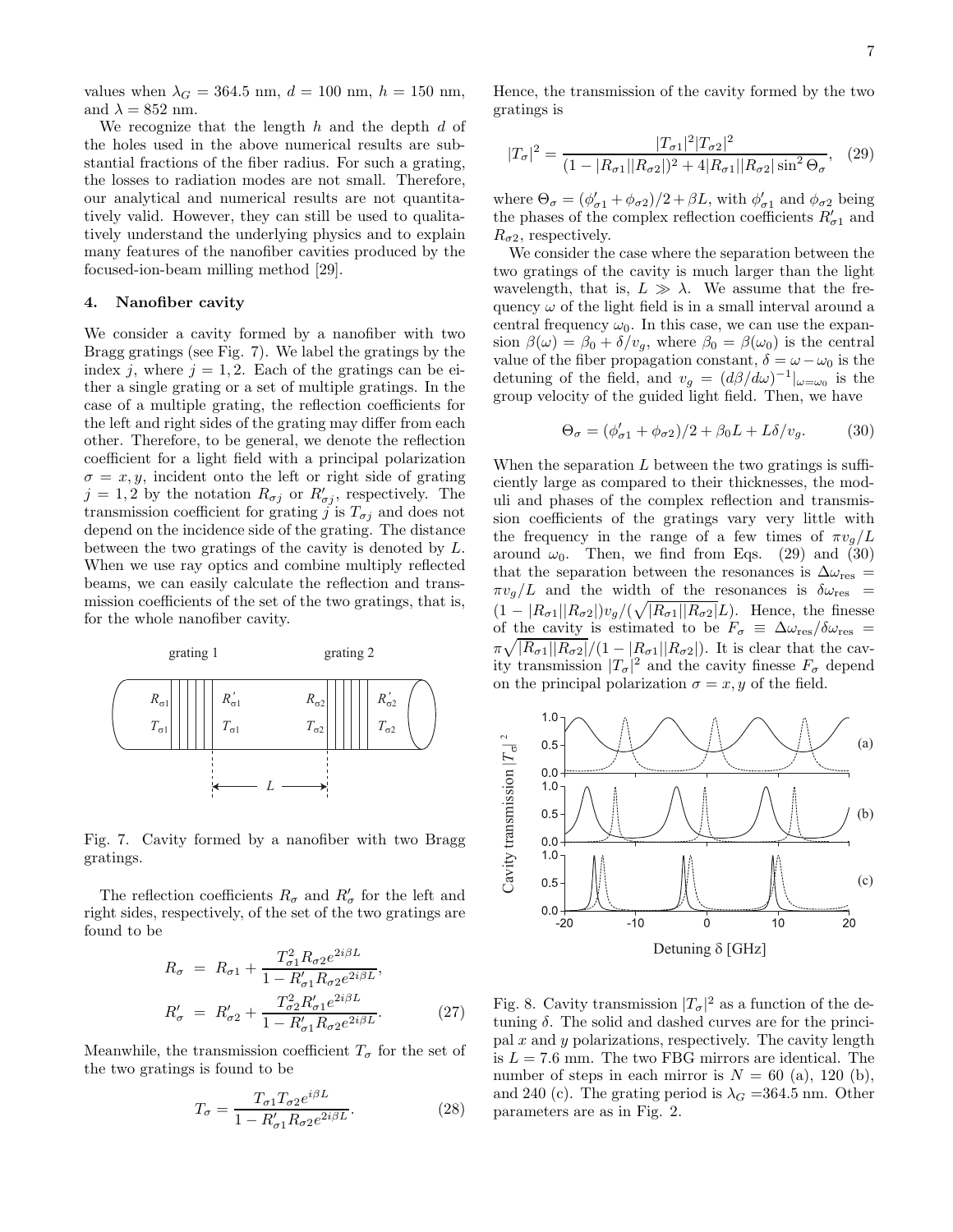We plot in Fig. 8 the cavity transmission  $|T_{\sigma}|^2$  as a function of the detuning  $\delta$ . Comparison between the solid curves (for the x polarization) and the dashed curves (for the y polarization) show that the positions and widths of the resonances are different for the different principal  $x$ and y polarizations of the light field.



Fig. 9. Tuning profile of the cavity transmission  $|T|^2 =$  $|T_x|^2 \cos^2 \varphi + |T_y|^2 \sin^2 \varphi$  for  $\varphi = \pi/4$ . Other parameters are as for Fig. 8.

We emphasize that Eqs.  $(27)-(29)$  are valid only when the polarization of the light field is linear and is oriented along the principal symmetry axis  $x$  or  $y$ . When the polarization of the light field is linear and is oriented at an angle  $\varphi$  in the xy plane, the input field can be presented in the form  $\mathbf{E}_{\text{in}} = A(\boldsymbol{\mathcal{E}}_x \cos \varphi + \boldsymbol{\mathcal{E}}_y \sin \varphi)$ , where  $\mathcal{E}_x = (\mathcal{E}_1 + \mathcal{E}_{-1})/\sqrt{2}$  and  $\mathcal{E}_y = (\mathcal{E}_1 - \mathcal{E}_{-1})/i\sqrt{2}$  are the profile functions of the guided modes with the principal x and  $\gamma$  polarizations, respectively, and A characterizes the field strength. Then, the reflected and transmitted fields are found to be

$$
\mathbf{E}_{\rm rf} = A(\mathcal{E}_x R_x \cos \varphi + \mathcal{E}_y R_y \sin \varphi), \n\mathbf{E}_{\rm tr} = A(\mathcal{E}_x T_x \cos \varphi + \mathcal{E}_y T_y \sin \varphi).
$$
\n(31)

Equations (31) show that, when  $R_x \neq R_y$  and  $T_x \neq T_y$ , the directions of the polarization vectors of the input, reflected, and transmitted fields are, in general, different from each other. Consequently, the polarization vector of the field may be rotated after being reflected from or transmitted through the cavity. Such a rotation of the polarization vector of the field is a result of the breaking of the cylindrical symmetry of the fiber. The rotation vanishes when  $\varphi = 0$  or  $\pi/2$ , that is, when the polarization vector of the light field is oriented along the principal axis  $x$  or  $y$ .

Due to the mode orthogonality, the power of the field is the sum of the powers of the individual  $x$ - and  $y$ -polarized modes. Consequently, the reflectivity and transmission of the field in terms of the power are given by

$$
|R|^2 = |R_x|^2 \cos^2 \varphi + |R_y|^2 \sin^2 \varphi,
$$
  

$$
|T|^2 = |T_x|^2 \cos^2 \varphi + |T_y|^2 \sin^2 \varphi.
$$
 (32)

In general, the tuning profile of the cavity transmission  $|T|^2$  contains the features of both the profiles of  $|T_x|^2$  and  $|T_y|^2$ . We note that the discussions around Eqs. (31) and (32) are valid not only for the case of a cavity but also for the case of a single grating.

We plot in Fig. 9 the tuning profile of the cavity transmission  $|T|^2 = |T_x|^2 \cos^2 \varphi + |T_y|^2 \sin^2 \varphi$  for the angle  $\varphi = \pi/4$  of the polarization orientation of the light field. All other parameters are the same as those for Fig. 8. The figure shows clearly that the profile of  $|T|^2$  has double-peak structure. In such structure, one peak corresponds to the resonance in the profile of  $|T_x|^2$  and the other peak corresponds to the resonance in the profile of  $|T_y|^2$ . Comparison between parts (a), (b), and (c) of the figure shows that the tuning profile of the transmission of the cavity depends on the number of holes.



Fig. 10. Tuning profile of the cavity transmission  $|T|^2 =$  $|T_x|^2 \cos^2 \varphi + |T_y|^2 \sin^2 \varphi$  for different values  $\varphi = 0$  (a),  $\pi/6$  (b),  $\pi/4$  (c),  $\pi/3$  (d), and  $\pi/2$  (e) of the orientation angle of the polarization vector of the light field. The number of steps is  $N = 210$ . Other parameters are as for Fig. 8.

We plot in Fig. 10 the tuning profile of the cavity transmission  $|T|^2 = |T_x|^2 \cos^2 \varphi + |T_y|^2 \sin^2 \varphi$  for different values of the orientation angle  $\varphi$  of the polarization vector of the light field in the  $xy$  plane. It is clear from the figure that the tuning profile of  $|T|^2$  substantially depends on the angle  $\varphi$ . The profile has a single peak when  $\varphi = 0$  (a) or  $\pi/2$  (e), that is, when the polarization vector of the light field is oriented along the principal axis  $x$ or  $y$ , respectively. In the cases of parts (b), (c), and (d), where  $\varphi = \pi/6$ ,  $\pi/4$ , and  $\pi/3$ , respectively, the profile has double-peak structure. It is interesting to note that the two peaks have almost the same width. The reason is that, for the chosen parameters, the different principal x and y polarizations of the light field correspond to almost the same reflectivity of the FBG mirrors and, consequently, to almost the same finesse of the cavity.

We plot in Fig. 11 the tuning profile of the cavity transmission  $|T|^2$  for different values of the grating period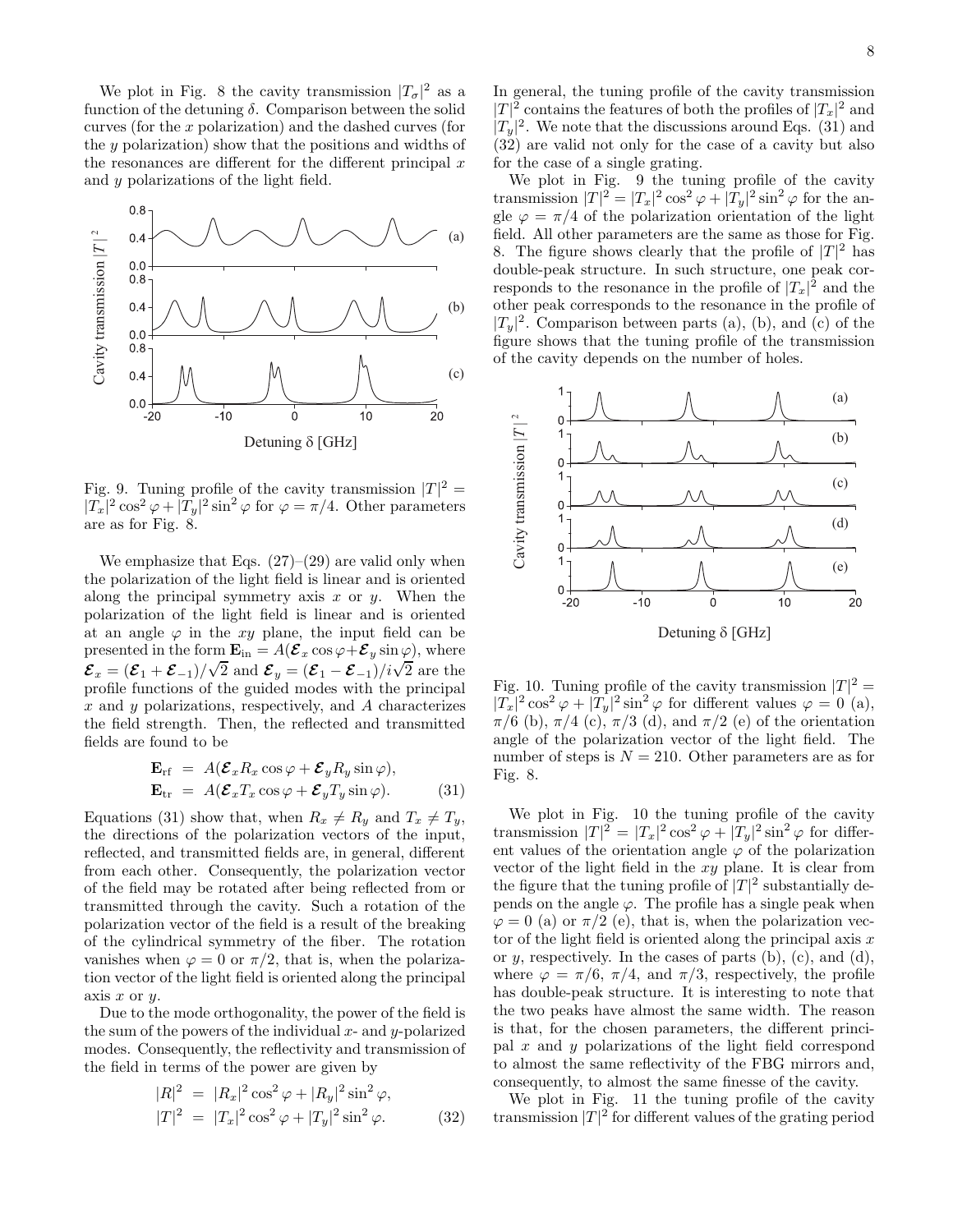

Fig. 11. Tuning profile of the cavity transmission  $|T|^2 =$  $|T_x|^2 \cos^2 \varphi + |T_y|^2 \sin^2 \varphi$  for the grating period  $\lambda_G = 363$ nm (a),  $364.4 \text{ nm}$  (b), and  $366 \text{ nm}$  (c). The orientation angle of the field polarization vector is  $\varphi = \pi/4$ . The number of steps is  $N = 100$ . Other parameters are as for Fig. 8.

 $\lambda_G$ . It is clear from the figure that the tuning profile of  $|T|^2$  is very sensitive to the magnitude of the grating period  $\lambda_G$ . In the case of part (a), where  $\lambda_G = 363$  nm, the mirror reflectivity  $|R_y|^2 \approx 0.96$  and cavity finesse  $F_y \cong 70$  for the y polarization are large as compared to the corresponding values  $|R_x|^2 \cong 0.16$  and  $F_x \cong 1.5$  for the  $x$  polarization. This is the reason why a narrow peak appears on top of a broad peak. In the case of part (c), where  $\lambda_G = 366$  nm, the mirror reflectivity and cavity finesse for the y polarization are negligible. Therefore, we observe in this case a significant background in the tuning profile of the cavity transmission  $|T|^2$ .

### 5. Summary

In conclusion, we have studied nanofibers with Bragg gratings from equidistant holes. We have calculated analytically and numerically the reflection and transmission coefficients for a single grating and also for a cavity formed by two gratings. We have shown that the reflection and transmission coefficients of the gratings substantially depend on the number of holes, the hole length, the hole depth, the grating period, and the light wavelength. We have found that the reflection and transmission coefficients of the gratings depend on the orientation of the polarization vector of light with respect to the holes. Such a dependence is a result of the fact that the cross section of the gratings is not cylindrically symmetric. Due to this property, the polarization vector of the field may be rotated after being reflected from or transmitted through the gratings. In addition, the tuning profile of the cavity transmission may have double-peak structure, whose components result from the resonances of the field with the different principal  $x$  and  $y$  polarizations. We emphasize that the only approximation used in our treatment

is the omission of the radiation modes from the coupledmode equations. This approximation is valid when the losses to the radiation modes are not serious, that is, when the characteristic size of the holes is small as compared to the fiber radius. It is interesting to note that,

even when the length and depth of the holes are substantial fractions of the fiber radius, our analytical and numerical results are in good qualitative agreement with the experimental results [29].

#### Acknowledgments

We acknowledge useful discussions with M. Morinaga.

# Appendix A: Mode functions of the fundamental guided modes of a nanofiber

For the fundamental guided modes, the propagation constant  $\beta$  is determined by the fiber eigenvalue equation [31]

$$
\frac{J_0(ha)}{haJ_1(ha)} = -\frac{n_1^2 + n_2^2}{2n_1^2} \frac{K_1'(qa)}{qaK_1(qa)} + \frac{1}{h^2a^2}
$$

$$
-\left[\left(\frac{n_1^2 - n_2^2}{2n_1^2} \frac{K_1'(qa)}{qaK_1(qa)}\right)^2 + \frac{\beta^2}{n_1^2k^2} \left(\frac{1}{q^2a^2} + \frac{1}{h^2a^2}\right)^2\right]^{1/2}.
$$
(A1)

Here the parameters  $h = (n_1^2 k^2 - \beta^2)^{1/2}$  and  $q = (\beta^2 - \beta^2)^{1/2}$  $(n_2^2 k^2)^{1/2}$  characterize the fields inside and outside the fiber, respectively. The notations  $J_n$  and  $K_n$  stand for the Bessel functions of the first kind and the modified Bessel functions of the second kind, respectively.

We present the mode functions of the electric and magnetic parts of the fundamental guided mode  $\mu = (\omega, f, l)$ in the forms  $\mathcal{E}_{\mu} = e^{(\mu)} e^{il\varphi}$  and  $\mathcal{H}_{\mu} = h^{(\mu)} e^{il\varphi}$ , respectively [31]. The cylindrical components of the phaseshifted electric-part guided-mode function  $e^{(\mu)}$  are given, for  $r < a$ , by

$$
e_r^{(\mu)} = iC \frac{q}{h} \frac{K_1(qa)}{J_1(ha)} [(1-s)J_0(hr) - (1+s)J_2(hr)],
$$
  
\n
$$
e_{\varphi}^{(\mu)} = -lC \frac{q}{h} \frac{K_1(qa)}{J_1(ha)} [(1-s)J_0(hr) + (1+s)J_2(hr)],
$$
  
\n
$$
e_z^{(\mu)} = fC \frac{2q}{\beta} \frac{K_1(qa)}{J_1(ha)} J_1(hr),
$$
\n(A2)

and, for  $r > a$ , by

$$
e_r^{(\mu)} = iC[(1-s)K_0(qr) + (1+s)K_2(qr)],
$$
  
\n
$$
e_{\varphi}^{(\mu)} = -lC[(1-s)K_0(qr) - (1+s)K_2(qr)],
$$
  
\n
$$
e_z^{(\mu)} = fC\frac{2q}{\beta}K_1(qr).
$$
\n(A3)

Here the parameter s is defined as  $s = (1/q^2a^2 +$  $1/h^2a^2)/[\dot{J}_1'(ha)/haJ_1(ha) + K_1'(qa)/qaK_1(qa)]$ . Similarly, the cylindrical components of the phase-shifted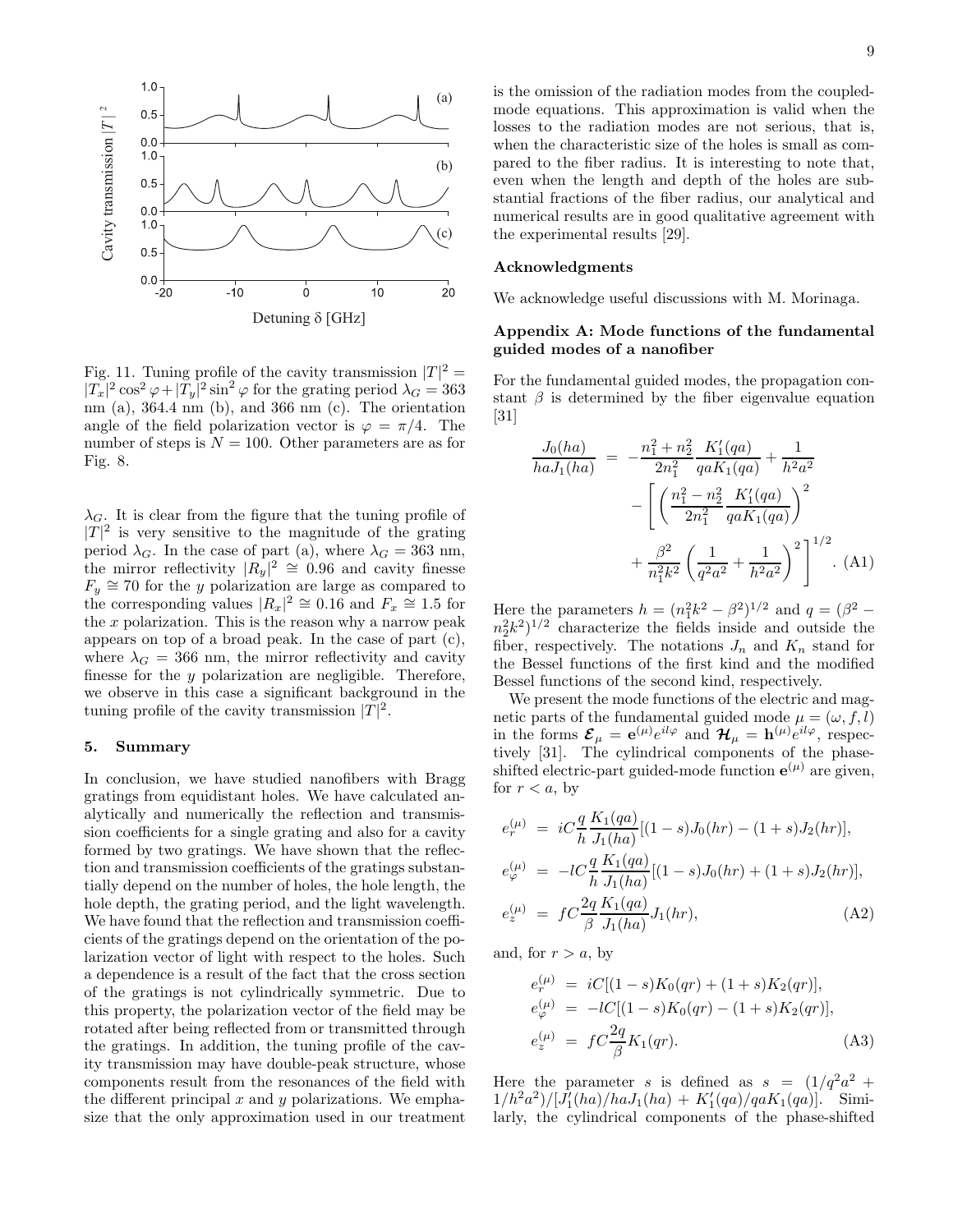magnetic-part guided-mode function  $h^{(\mu)}$  are given, for  $r < a$ , by

$$
h_r^{(\mu)} = flC \frac{\omega \epsilon_0 n_1^2 q}{\beta h} \frac{K_1(qa)}{J_1(ha)} [(1 - s_1) J_0(hr) + (1 + s_1) J_2(hr)],
$$
  

$$
h_{\varphi}^{(\mu)} = i f C \frac{\omega \epsilon_0 n_1^2 q}{\beta h} \frac{K_1(qa)}{J_1(ha)} [(1 - s_1) J_0(hr) - (1 + s_1) J_2(hr)],
$$
  

$$
h_z^{(\mu)} = il C \frac{2q}{\omega \mu_0} s \frac{K_1(qa)}{J_1(ha)} J_1(hr),
$$
 (A4)

and, for  $r > a$ , by

$$
h_r^{(\mu)} = f l C \frac{\omega \epsilon_0 n_2^2}{\beta} [(1 - s_2) K_0(qr) - (1 + s_2) K_2(qr)],
$$
  
\n
$$
h_{\varphi}^{(\mu)} = i f C \frac{\omega \epsilon_0 n_2^2}{\beta} [(1 - s_2) K_0(qr) + (1 + s_2) K_2(qr)],
$$
  
\n
$$
h_z^{(\mu)} = i l C \frac{2q}{\omega \mu_0} s K_1(qr).
$$
\n(A5)

The power of the field in the fundamental guided mode  $\mu$  is given by

$$
P_{\mu} = \frac{1}{2} \int \text{Re}[\mathbf{u}_z \cdot (\mathbf{e}^{(\mu)} \times \mathbf{h}^{(\mu)*})] d\mathbf{r}.
$$
 (A6)

It can be shown that

$$
P_{\mu} = |C|^2 \frac{\pi a^2 \omega \epsilon_0 n_1^2}{\beta} \frac{q^2 K_1^2(qa)}{h^2 J_1^2(ha)} \{ (1-s)(1-s_1) \times [J_0^2(ha) + J_1^2(ha)] + (1+s)(1+s_1) \times [J_2^2(ha) - J_1(ha)J_3(ha)] \} + |C|^2 \frac{\pi a^2 \omega \epsilon_0 n_2^2}{\beta} \{ (1-s)(1-s_2) \times [K_1^2(qa) - K_0^2(qa)] + (1+s)(1+s_2) \times [K_1(qa)K_3(qa) - K_2^2(qa)] \}.
$$
 (A7)

In the case where the coefficient  $C$  is real, we have the following symmetry relations:

$$
e_r^{(\omega, f, l)} = e_r^{(\omega, -f, l)} = e_r^{(\omega, f, -l)},
$$
  
\n
$$
e_\varphi^{(\omega, f, l)} = e_\varphi^{(\omega, -f, l)} = -e_\varphi^{(\omega, f, -l)},
$$
  
\n
$$
e_z^{(\omega, f, l)} = -e_z^{(\omega, -f, l)} = e_z^{(\omega, f, -l)},
$$
\n(A8)

and

$$
e_r^{(\mu)*} = -e_r^{(\mu)}, \quad e_\varphi^{(\mu)*} = e_\varphi^{(\mu)}, \quad e_z^{(\mu)*} = e_z^{(\mu)}.
$$
 (A9)

#### References

1. K. O. Hill, Y. Fujii, D. C. Johnson, and B. S. Kawasaki, "Photosensitivity in optical fiber waveguides: Application to reflection filter fabrication," Appl. Phys. Lett. 32, 647–649 (1978).

- 2. G. Meltz, W. W. Morey, and W. H. Glenn, "Formation of Bragg gratings in optical fibers by a transverse holographic method," Opt. Lett. 14, 823–825 (1989).
- 3. R. Kashyap, *Fiber Bragg Gratings* (Academic, New York, 1999).
- 4. For a recent review see, for example, J. Canning, "Fiber gratings and devices for sensors and lasers," Lasers and Photonic Rev. 2, 275–289 (2008).
- 5. X. Wan and H. F. Taylor, "Intrinsic fiber Fabry-Perot temperature sensor with fiber Bragg grating mirrors," Opt. Lett. 27, 1388–1390 (2002).
- 6. J. H. Chow, I. C. M. Littler, G. de Vine, D. E. Mc-Clelland, and M. B. Gray, "Phase-sensitive interrogation of fiber Bragg grating resonators for sensing applications," J. Lightwave Technol. 23, 1881–1889  $(2005).$
- 7. M. Gupta, H. Jiao, and A. O'Keefe, "Cavityenhanced spectroscopy in optical fibers," Opt. Lett. 27, 1878–1880 (2002).
- 8. L. Tong, R. R. Gattass, J. B. Ashcom, S. He, J. Lou, M. Shen, I. Maxwell, and E. Mazur, "Subwavelength-diameter silica wires for low-loss optical wave guiding," Nature (London) 426, 816– 819 (2003).
- 9. T. A. Birks, W. J. Wadsworth, and P. St. J. Russell, "Supercontinuum generation in tapered fibers," Opt. Lett. 25, 1415–1417 (2000).
- 10. J. C. Knight, G. Cheung, F. Jacques, and T. A. Birks, "Phase-matched excitation of whisperinggallery-mode resonances by a fiber taper," Opt. Lett. 22, 1129–1131 (1997).
- 11. J. P. Dowling and J. Gea-Banacloche, "Evanescent light-wave atom mirrors, resonators, waveguides, and traps," Adv. At., Mol., Opt. Phys. 37, 1–94 (1996).
- 12. V. I. Balykin, K. Hakuta, Fam Le Kien, J. Q. Liang, and M. Morinaga, "Atom trapping and guiding with a subwavelength-diameter optical fiber," Phys. Rev. A 70, 011401(R) (2004).
- 13. Fam Le Kien, V. I. Balykin, and K. Hakuta, "Atom trap and waveguide using a two-color evanescent light field around a subwavelength-diameter optical fiber," Phys. Rev. A 70, 063403 (2004).
- 14. G. Sagué, A. Baade, and A. Rauschenbeutel, "Bluedetuned evanescent field surface traps for neutral atoms based on mode interference in ultrathin optical fibres," New J. Phys. 10, 113008 (2008).
- 15. E. Vetsch, D. Reitz, G. Sagué, R. Schmidt, S. T. Dawkins, and A. Rauschenbeutel, "Optical interface created by laser-cooled atoms trapped in the evanescent field surrounding an optical nanofiber," Phys. Rev. Lett. 104, 203603 (2010).
- 16. J. Bures and R. Ghosh, "Power density of the evanescent field in the vicinity of a tapered fiber," J. Opt. Soc. Am. A 16, 1992–1996 (1999).
- 17. M.J. Levene, J. Korlach, S.W. Turner, M. Foquet, H.G. Craighead, and W.W. Webb, "Zero-mode